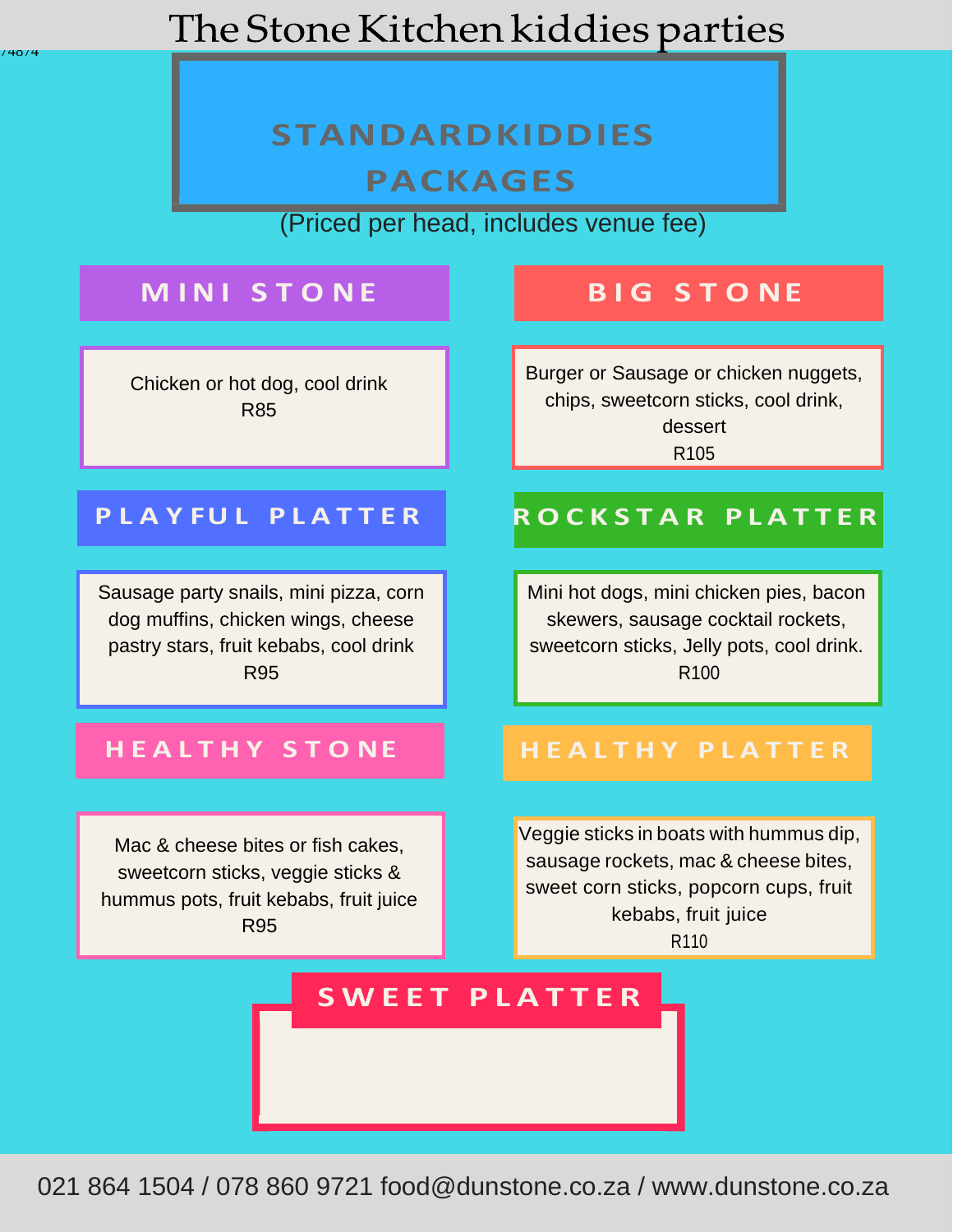## The Stone Kitchen adult packages

## **STANDARD ADULT PACKAGES**

(serves 10 people)

### **V I N E Y A R D H E A L T H Y**

Selection of local cheeses, cold meats, olives, preserves, nuts, baked olive oil crostini & crackers R500

Vegetable crudities with hummus, smoked salmon roulade, chicken Caesar wraps, fruit sticks, nuts & olives R700

### **ASSORTED S W E ET**

Selection of cold meats and cheeses, meatballs, samosas, mini quiches, mini chicken pies, olives, bread R600

Assortment of mini sweet bites created by the chef. R500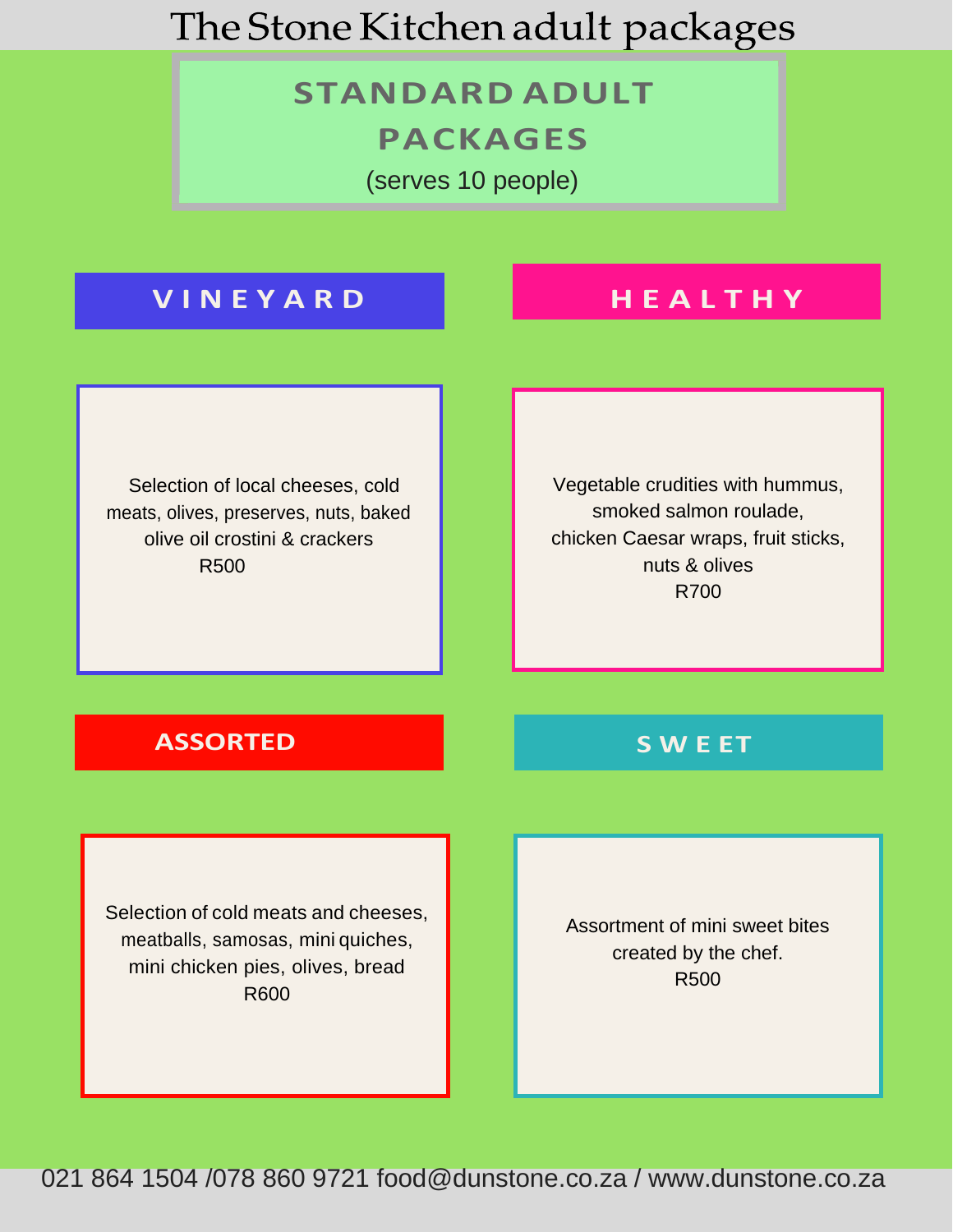# Kiddies Parties

**Included in all packages:**

**A party table in our play zone with tables & chairs for up to 20 kiddies or picnic benches & blankets on our lawn shaded by the guava trees**





## **Zone**

complete with Small soccer pitch Wooden jungle gym Swings, slides and seesaw Toddler toys Sandpit, Mud kitchen Pot belly pigs

## **Zone**

complete with: Soft play jungle gym Toddler zone Board games, puzzles & books Climbing wall Lego table Play kitchen

**R1000 non-refundable deposit to book your space.**

**Final numbers and payment to be**

**made 7 days prior to the party.**

Time Slots for the Party Play Zone

> Monday - Sunday 10:00 – 12:30  $1:00 - 3:30$